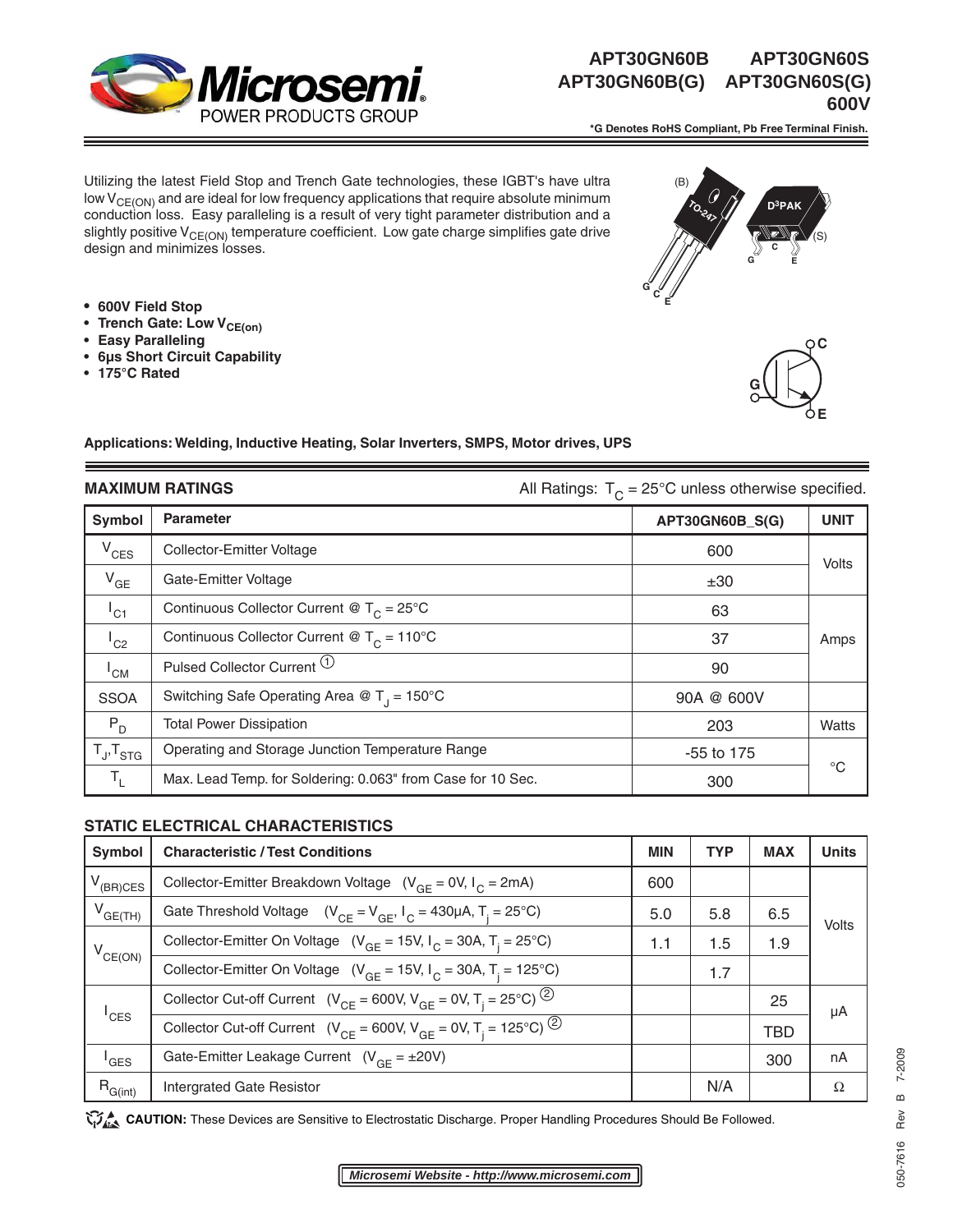#### **DYNAMIC CHARACTERISTICS**

| Symbol                                       | <b>Characteristic</b>                              | <b>Test Conditions</b>                                                                                                | <b>MIN</b> | <b>TYP</b> | <b>MAX</b> | <b>UNIT</b> |
|----------------------------------------------|----------------------------------------------------|-----------------------------------------------------------------------------------------------------------------------|------------|------------|------------|-------------|
| $\overline{C}_{\text{ies}}$                  | Input Capacitance                                  | Capacitance                                                                                                           |            | 1750       |            |             |
| $\bar{C}_{\text{oes}}$                       | <b>Output Capacitance</b>                          | $V_{GE} = 0V$ , $V_{CE} = 25V$                                                                                        |            | 70         |            | pF          |
| $\bar{c}_{\underline{\text{res}}}$           | Reverse Transfer Capacitance                       | $f = 1$ MHz                                                                                                           |            | 50         |            |             |
| $V_{\underline{GEP}}$                        | Gate-to-Emitter Plateau Voltage                    | Gate Charge                                                                                                           |            | 9.0        |            | $\vee$      |
| $Q_{q}$                                      | Total Gate Charge 3                                | $V_{GE}$ = 15V                                                                                                        |            | 165        |            |             |
| $\bar{\mathsf{Q}}_{\underline{\mathsf{ge}}}$ | Gate-Emitter Charge                                | $V_{CF} = 300V$                                                                                                       |            | 10         |            | nC          |
| $Q_{\underline{gc}}$                         | Gate-Collector ("Miller") Charge                   | $I_c = 30A$                                                                                                           |            | 90         |            |             |
| <b>SSOA</b>                                  | Switching Safe Operating Area                      | $T_{\text{I}}$ = 150°C, R <sub>G</sub> = 4.30 <sup>\circ</sup> ) V <sub>GF</sub> =<br>15V, L = 100µH, $V_{CE}$ = 600V | 90         |            |            | A           |
| <b>SCSOA</b>                                 | Short Circuit Safe Operating Area                  | $V_{CC}$ = 360V, $V_{GE}$ = 15V,<br>$T_1 = 150^{\circ}$ C, R <sub>G</sub> = 4.3Ω <sup>⑦</sup>                         | 6          |            |            | μs          |
| $t_{d(0n)}$                                  | Turn-on Delay Time                                 | Inductive Switching (25°C)                                                                                            |            | 12         |            |             |
| $t_{r}$                                      | <b>Current Rise Time</b>                           | $V_{CC}$ = 400V                                                                                                       |            | 14         |            | ns          |
| $t_{d(off)}$                                 | Turn-off Delay Time                                | $V_{GE}$ = 15V                                                                                                        |            | 155        |            |             |
| $t_{f}$                                      | <b>Current Fall Time</b>                           | $I_C = 30A$                                                                                                           |            | 55         |            |             |
| $\bar{E}_{\underline{on1}}$                  | Turn-on Switching Energy 4                         | $R_G = 4.3 \Omega$ <sup>7</sup>                                                                                       |            | 525        |            |             |
| $E_{\text{on2}}$                             | Turn-on Switching Energy (With Diode) <sup>5</sup> | $T_1 = +25^{\circ}C$                                                                                                  |            | 565        |            | μJ          |
| $E_{\rm off}$                                | Turn-off Switching Energy <sup>6</sup>             |                                                                                                                       |            | 700        |            |             |
| $\overline{t}_{d(0n)}$                       | Turn-on Delay Time                                 | Inductive Switching (125°C)                                                                                           |            | 12         |            |             |
| $t_{r}$                                      | <b>Current Rise Time</b>                           | $V_{CC}$ = 400V                                                                                                       |            | 14         |            | ns          |
| $t_{d(off)}$                                 | Turn-off Delay Time                                | $V_{GE}$ = 15V                                                                                                        |            | 180        |            |             |
| $t_{f}$                                      | <b>Current Fall Time</b>                           | $I_C = 30A$                                                                                                           |            | 75         |            |             |
| $\bar{E}_{\underline{on1}}$                  | Turn-on Switching Energy 4                         | $R_G = 4.3 \Omega$ <sup>7</sup>                                                                                       |            | 555        |            |             |
| $E_{\underline{on2}}$                        | Turn-on Switching Energy (Wtih Diode) 5            | $T_{1}$ = +125°C                                                                                                      |            | 950        |            | μJ          |
| $E_{\underline{off}}$                        | $^{\circledR}$<br>Turn-off Switching Energy        |                                                                                                                       |            | 895        |            |             |

### **THERMAL AND MECHANICAL CHARACTERISTICS**

| <b>Symbol</b>                   | <b>Characteristic</b>    | <b>MIN</b> | <b>TYP</b> | <b>MAX</b>             | UNIT          |
|---------------------------------|--------------------------|------------|------------|------------------------|---------------|
| $\mathsf{R}_{\Theta \text{JC}}$ | Junction to Case (IGBT)  |            |            | 74<br>$\cdot$ $\prime$ | $\degree$ C/W |
| $R_{\theta$ JC                  | Junction to Case (DIODE) |            |            | N/A                    |               |
| $W_{+}$                         | Package Weight           |            | 5.9        |                        | gm            |

1 Repetitive Rating: Pulse width limited by maximum junction temperature.

2 For Combi devices, I<sub>ces</sub> includes both IGBT and diode leakages

3 See MIL-STD-750 Method 3471.

 $\Phi$  E<sub>on1</sub> is the clamped inductive turn-on energy of the IGBT only, without the effect of a commutating diode reverse recovery current adding to the IGBT turn-on loss. Tested in inductive switching test circuit shown in

 $5 \epsilon_{\rm on2}$  is the clamped inductive turn-on energy that includes a commutating diode reverse recovery current in the IGBT turn-on switching loss. (See Figures 21, 22.)

 $6 E_{\text{off}}$  is the clamped inductive turn-off energy measured in accordance with JEDEC standard JESD24-1. (See Figures 21, 23.)

 $\circled{7}$  R<sub>G</sub> is external gate resistance, not including R<sub>Gint</sub> nor gate driver impedance. (MIC4452)

Microsemi reserves the right to change, without notice, the specifications and information contained herein.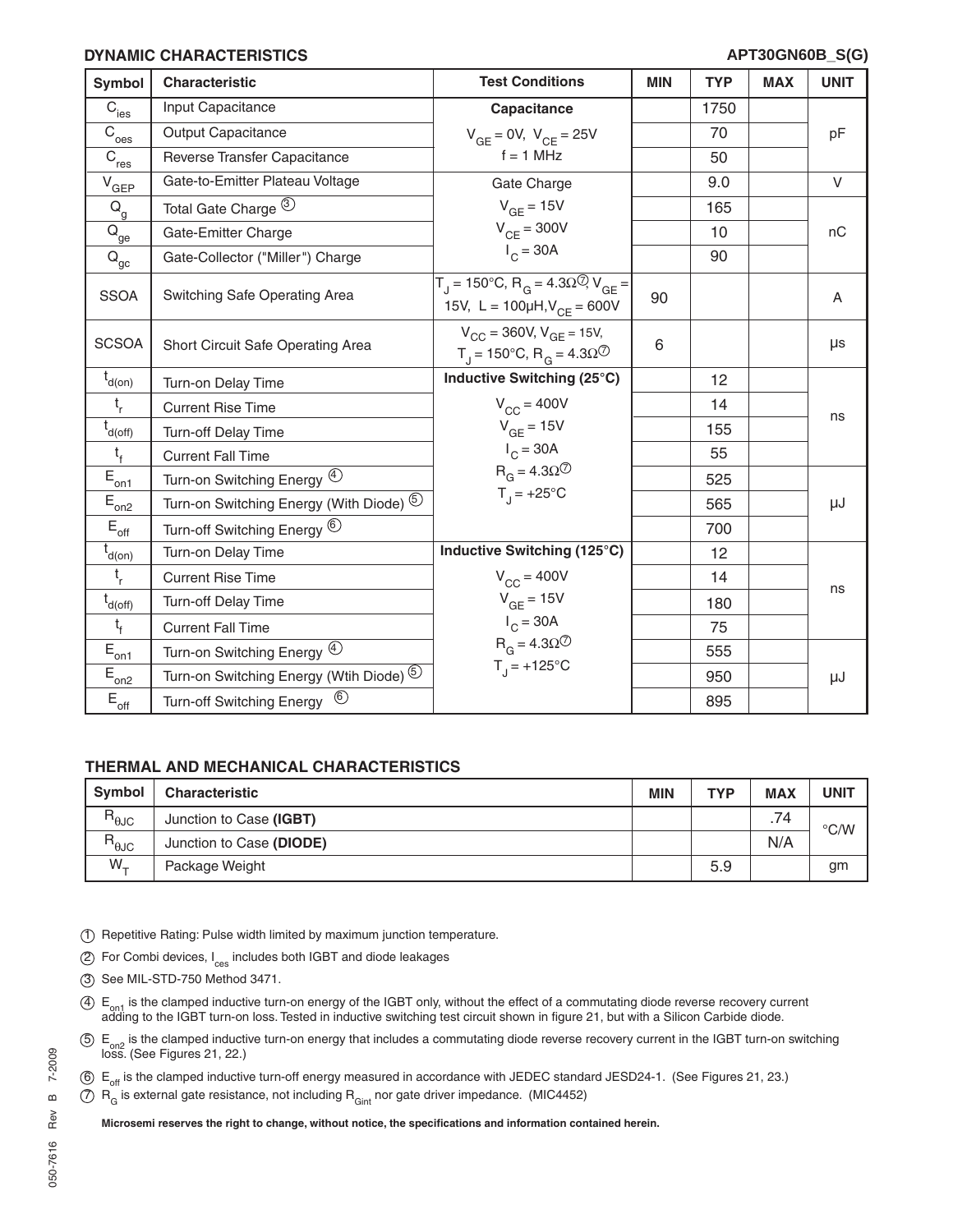



Rev 050-7616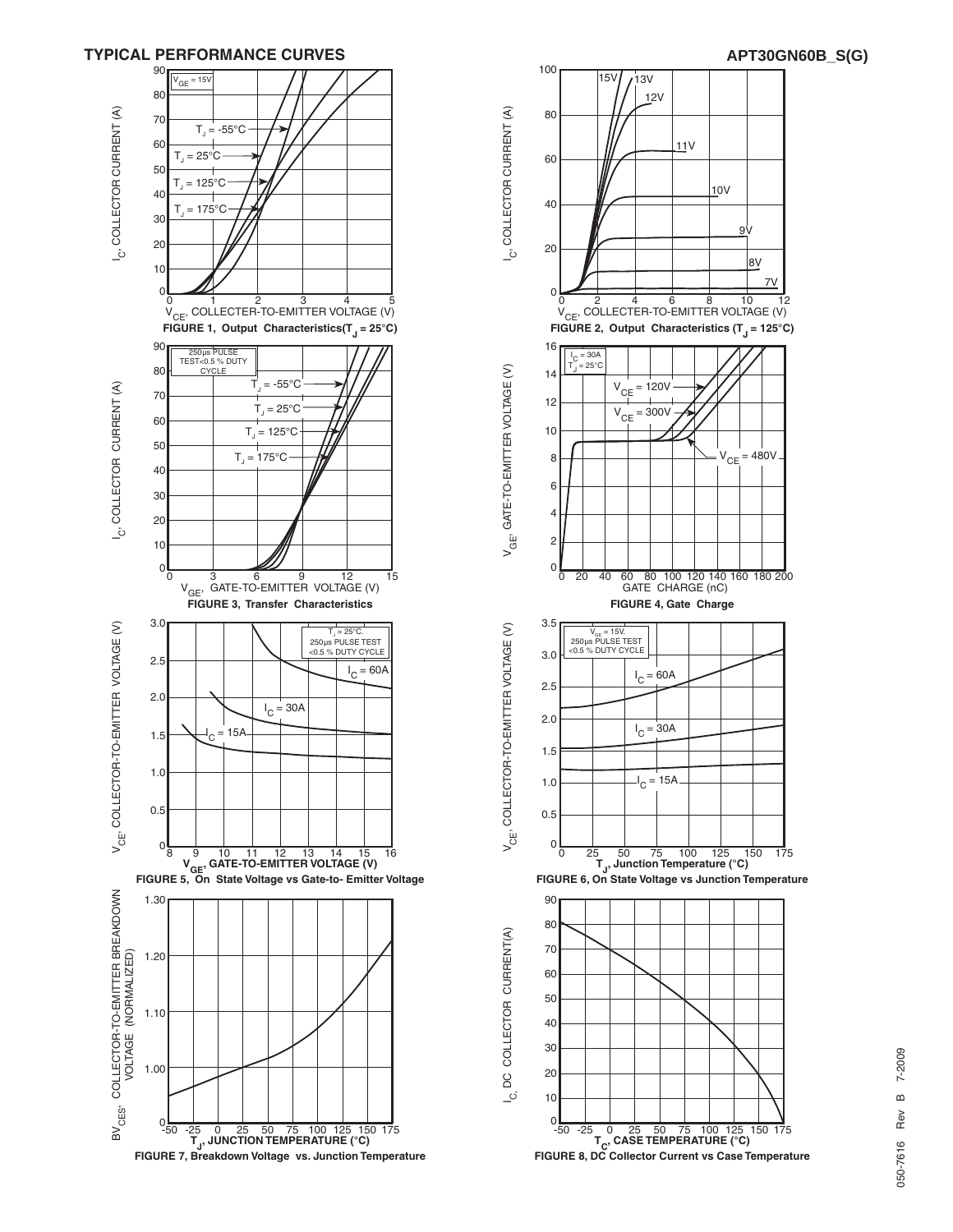

**R<sub>G</sub>, GATE RESISTANCE (OHMS)**<br>**FIGURE 15, Switching Energy Losses vs. Gate Resistance** 



 **FIGURE 16, Switching Energy Losses vs Junction Temperature**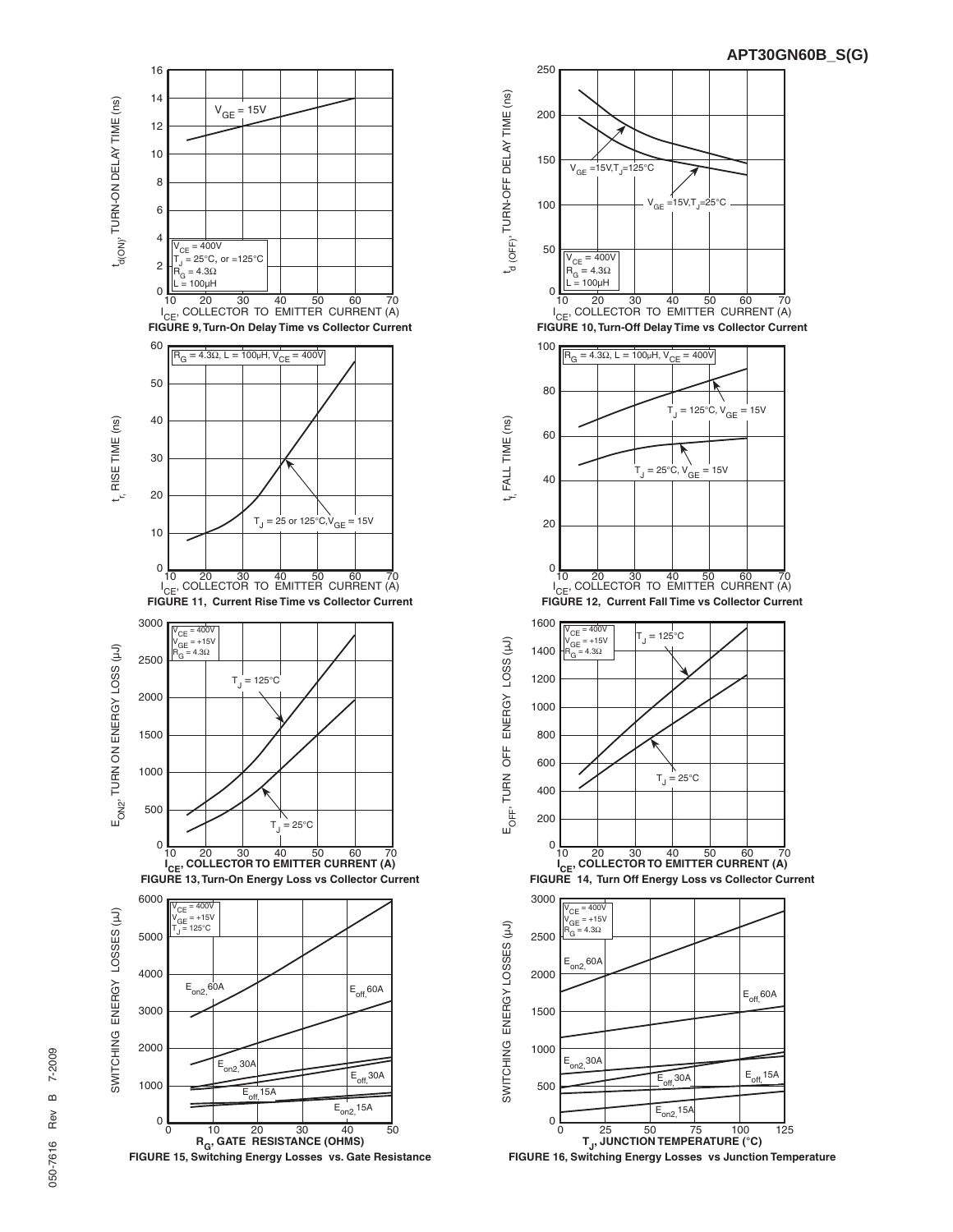